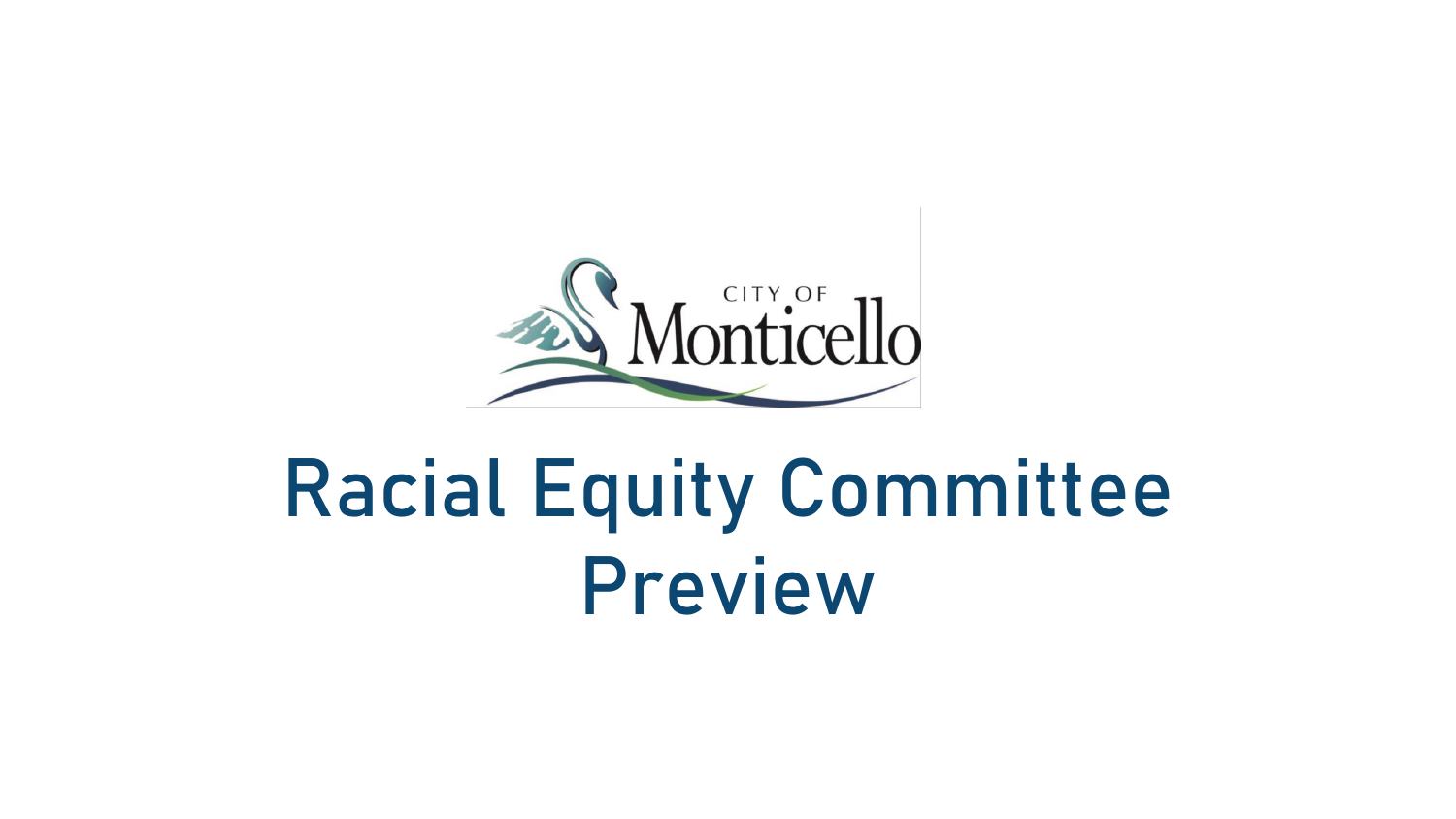## Why we started…

Demographics are shifting across the state. We want to ensure Monticello remains a welcoming community for all people.

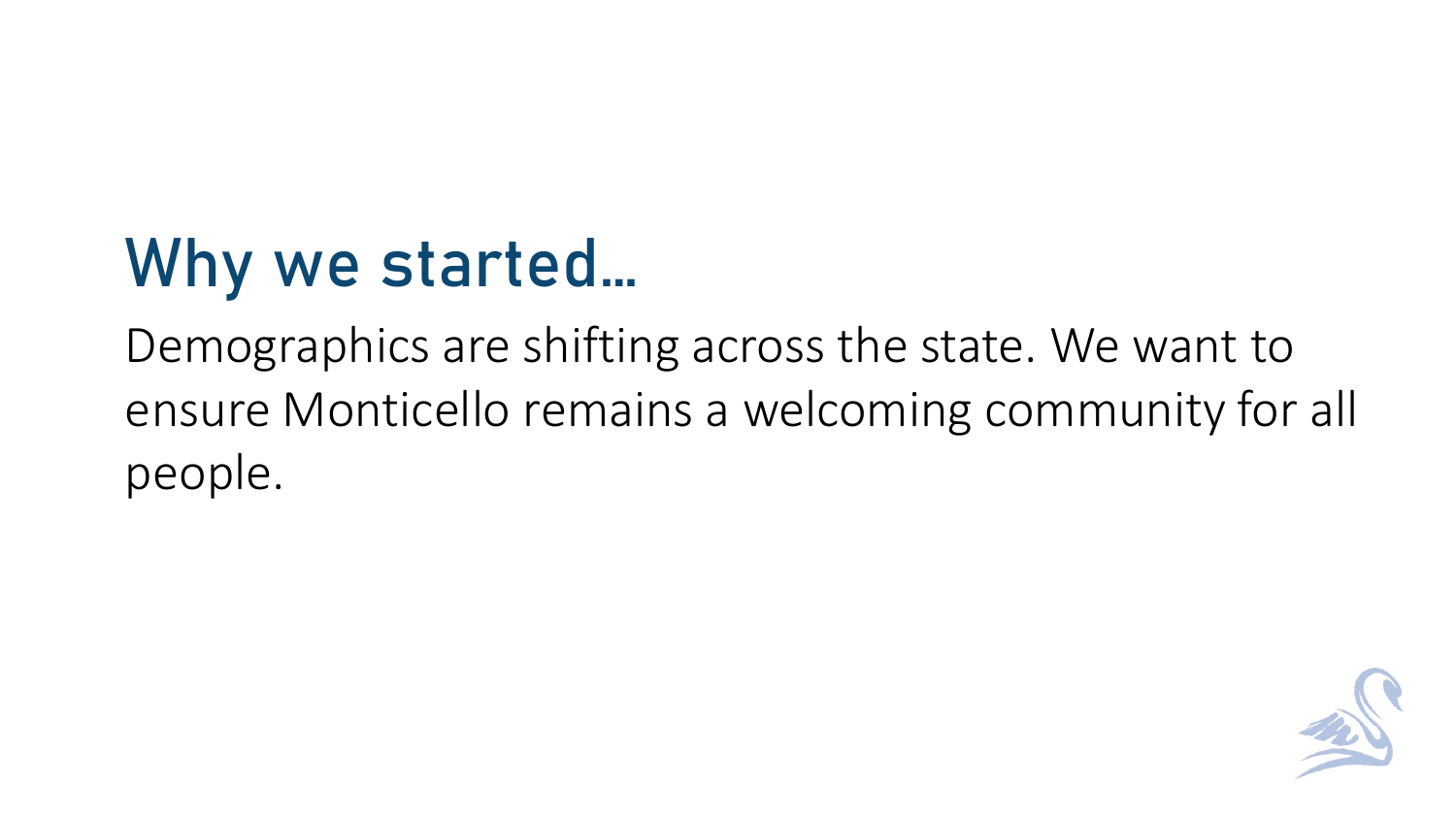## Lessons from the Cohort Experience

### Understanding the Problems

- Race Matters: Infant mortality-life expectancy, race predicts how well you will do.
- **Types of Racism:** Individual, institutional, and structural.
- Role of Government: Government often had a role in creating racial inequity.

#### Moving Toward Solutions

- Toward Equity: Closing the gaps so race does not predict one's success...
- Targeted Universalism: ...while improving outcomes for all.
- Role of Government: Public service for all constituents.

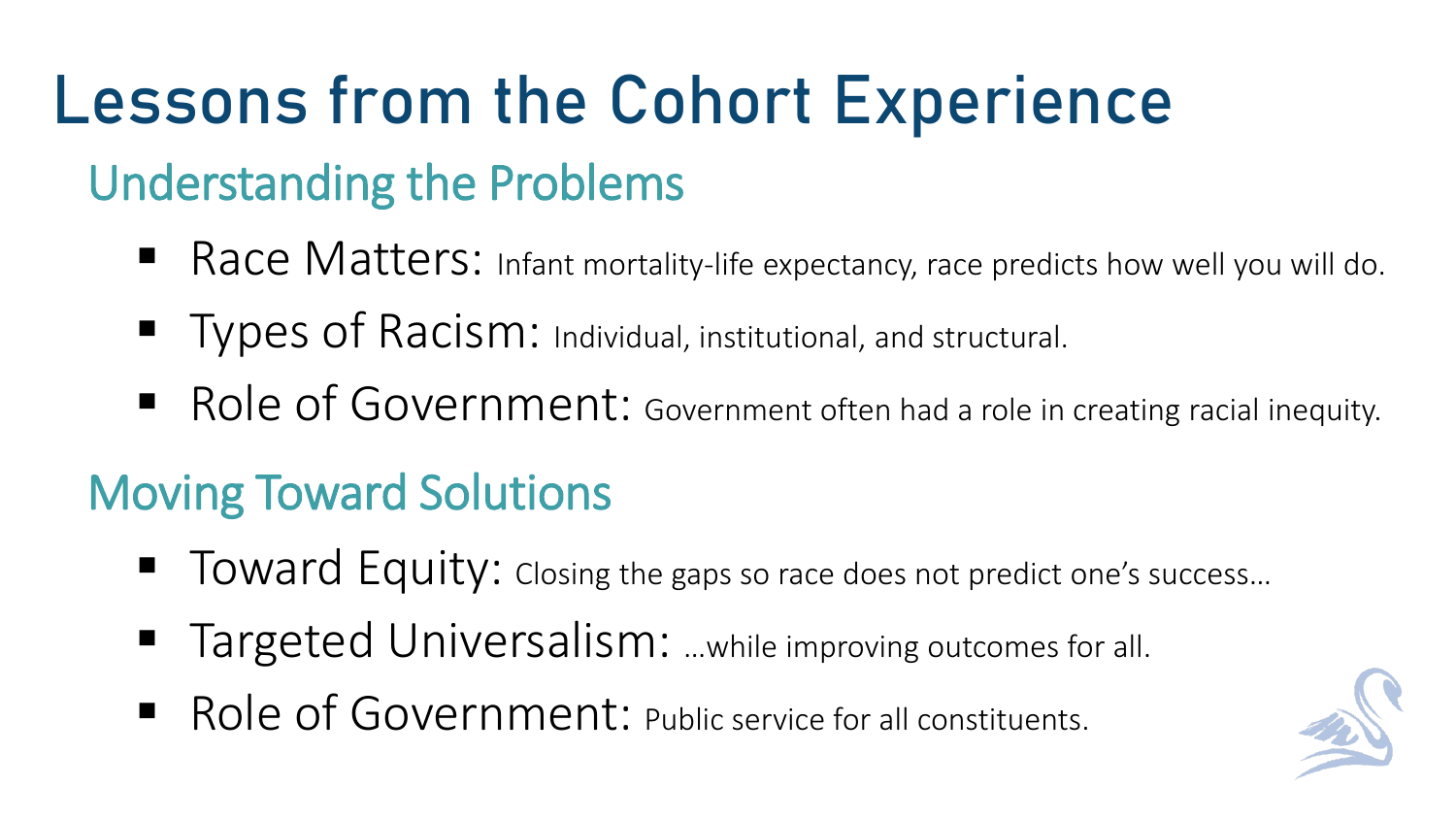# Key Takeaway

Equity is not solely the responsibility of highly diverse cities. We have a responsibility to ensure our policies, programs, and services are equitable for all people in the community.

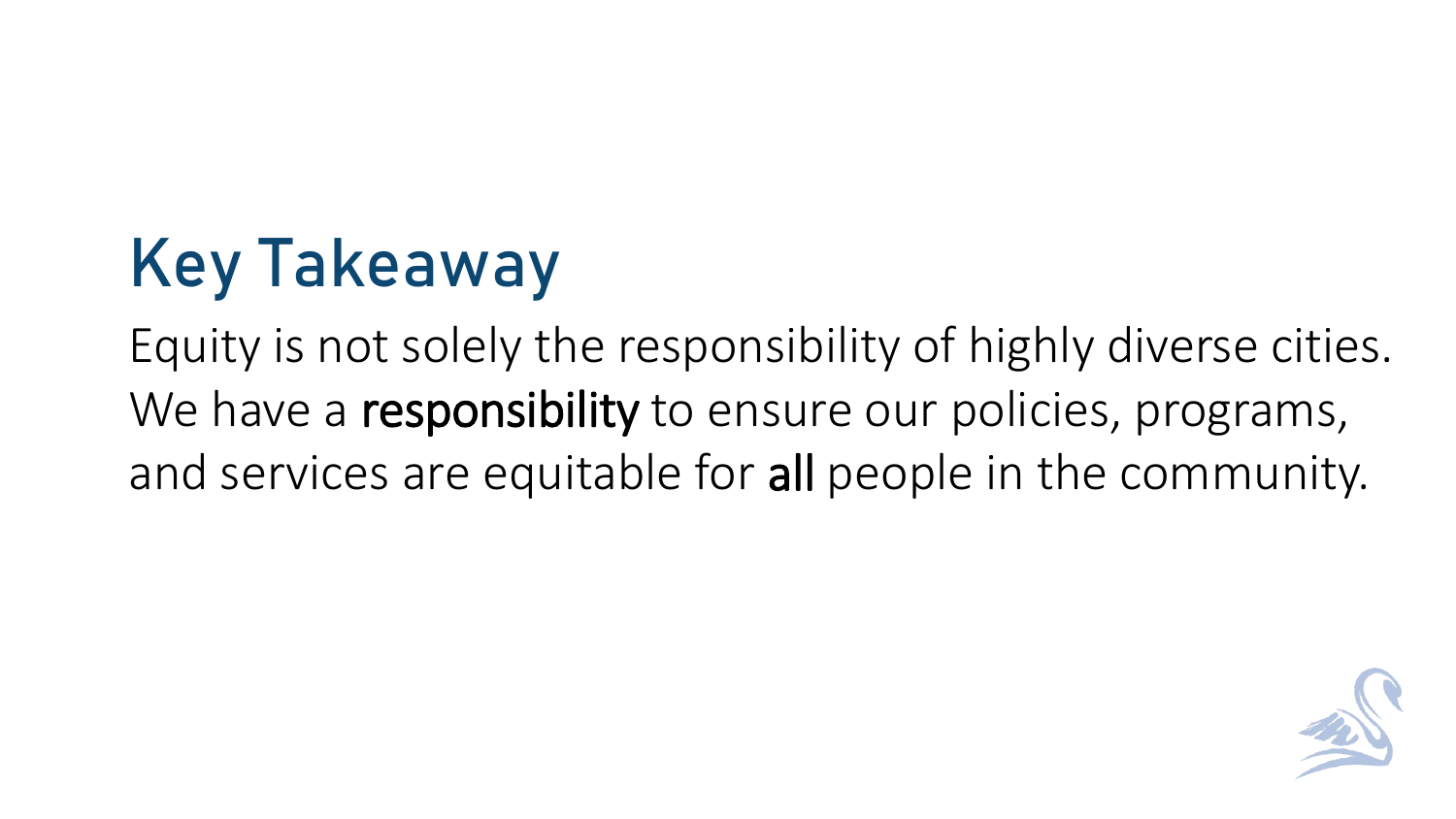### Using the GARE Model Normalize | Organize | Operationalize

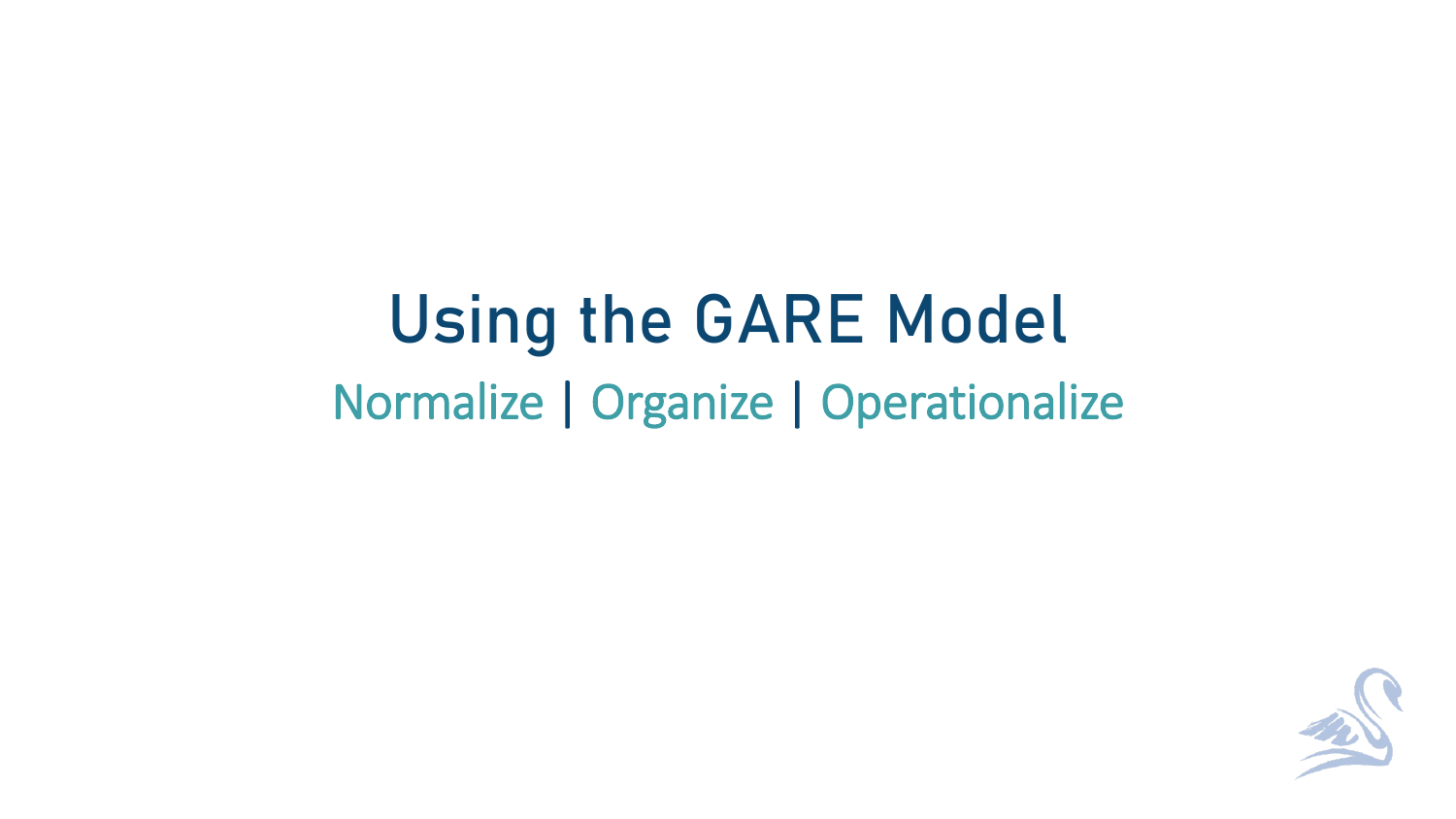## Normalize

✓Training for department heads and supervisors

- **Training for all staff**
- **The Theore is the Theore in Theore in Theorem** Training for elected officials
- Ongoing training and *resources*
- *Frequently Asked Questions*

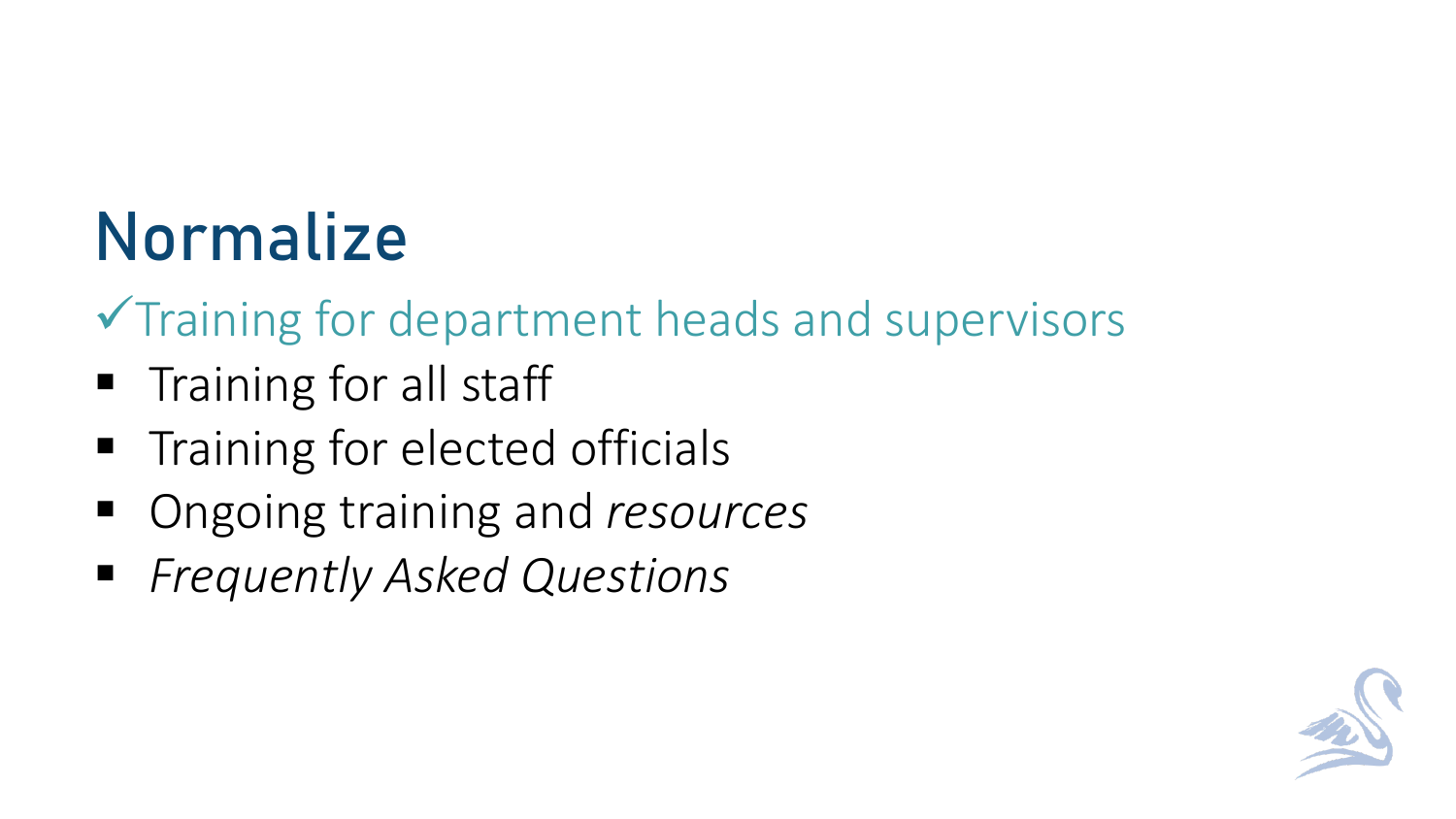# **Organize**

✓Create draft racial equity vision & action plan

- Finalize the vision & plan for City Council consideration
- Build relationships within the community
- Work with community partners on unified race equity efforts

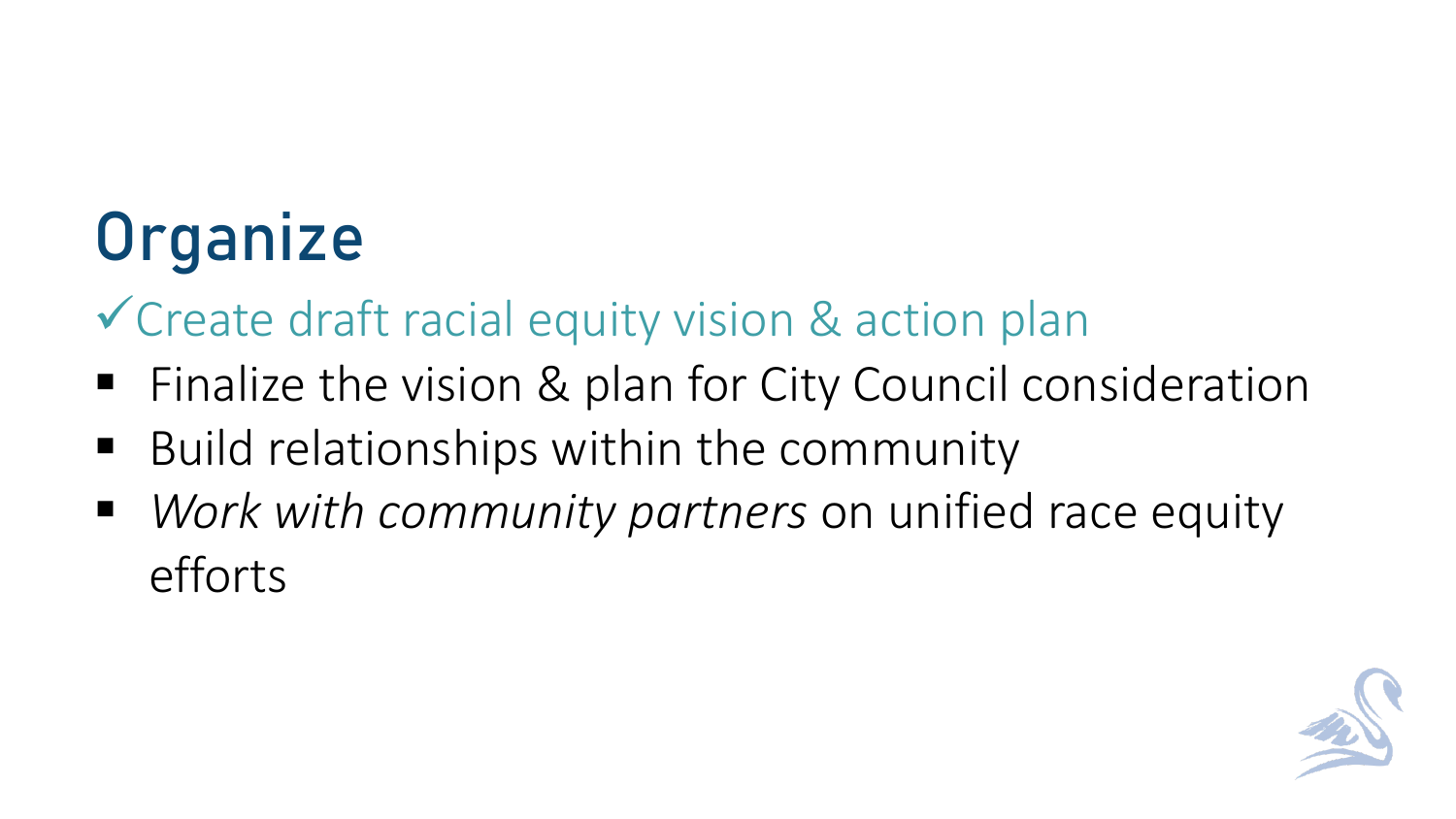### **Operationalize**

- Use the adopted action plan to guide the organization
- Incorporate the race equity toolkit into decision-making
- **E** Identify results-based benchmarks
- Use community data to evaluate efforts and outcomes